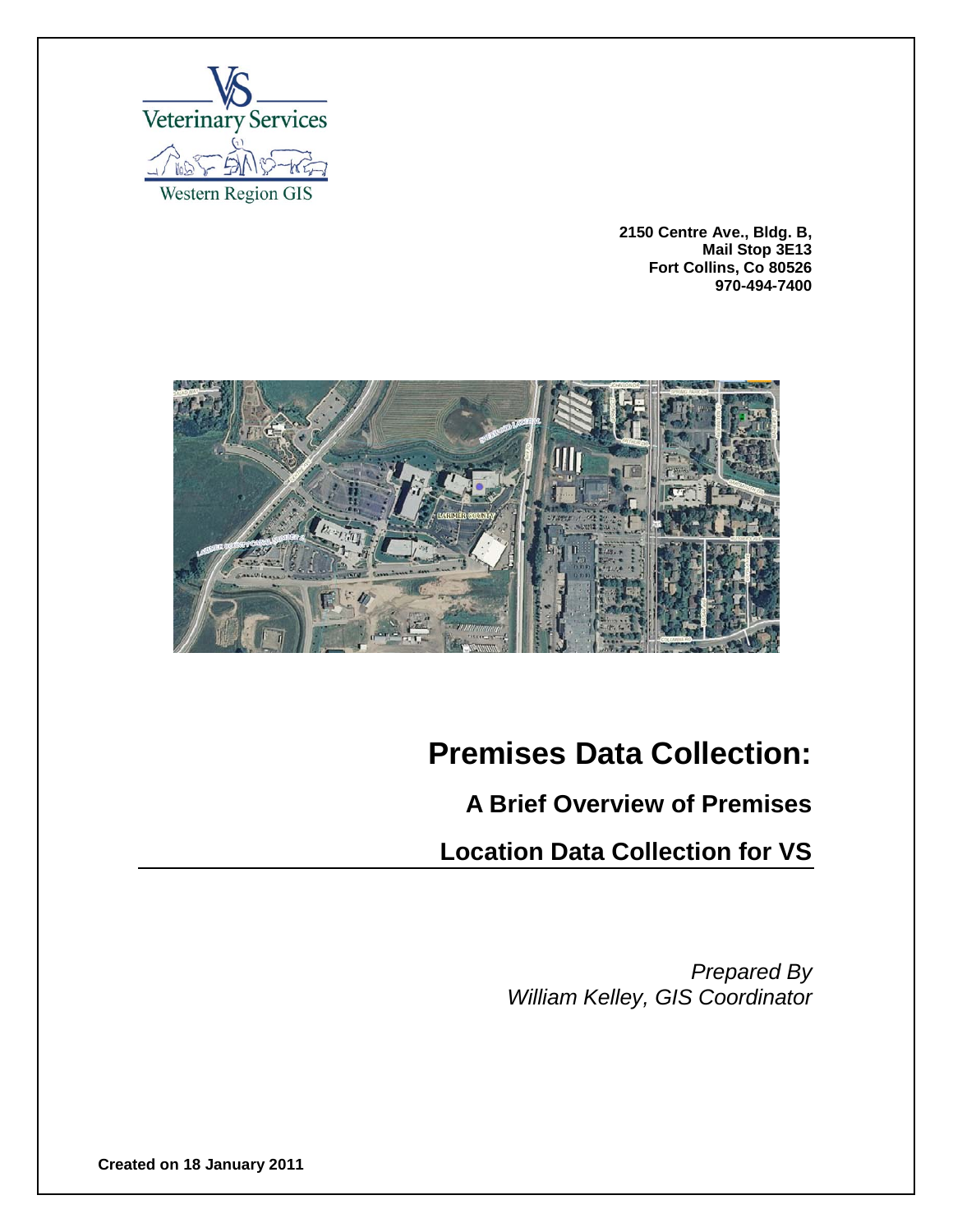#### **Contents**

| Collection Methodology 4           |  |
|------------------------------------|--|
| Is a GPS receiver available?  4    |  |
| If a GPS is not available, geocode |  |
|                                    |  |
| If nothing else works, use map     |  |
|                                    |  |
| A final note for all collection    |  |
|                                    |  |
| Additional Assistance 6            |  |
| Questions or Comments 6            |  |
|                                    |  |
|                                    |  |

| Bill Kelley | Iriginal document | /18/2011 | $\frac{1}{1}$ |  |
|-------------|-------------------|----------|---------------|--|
|             | <b>Details</b>    | Date     | Version       |  |

### **Revision History**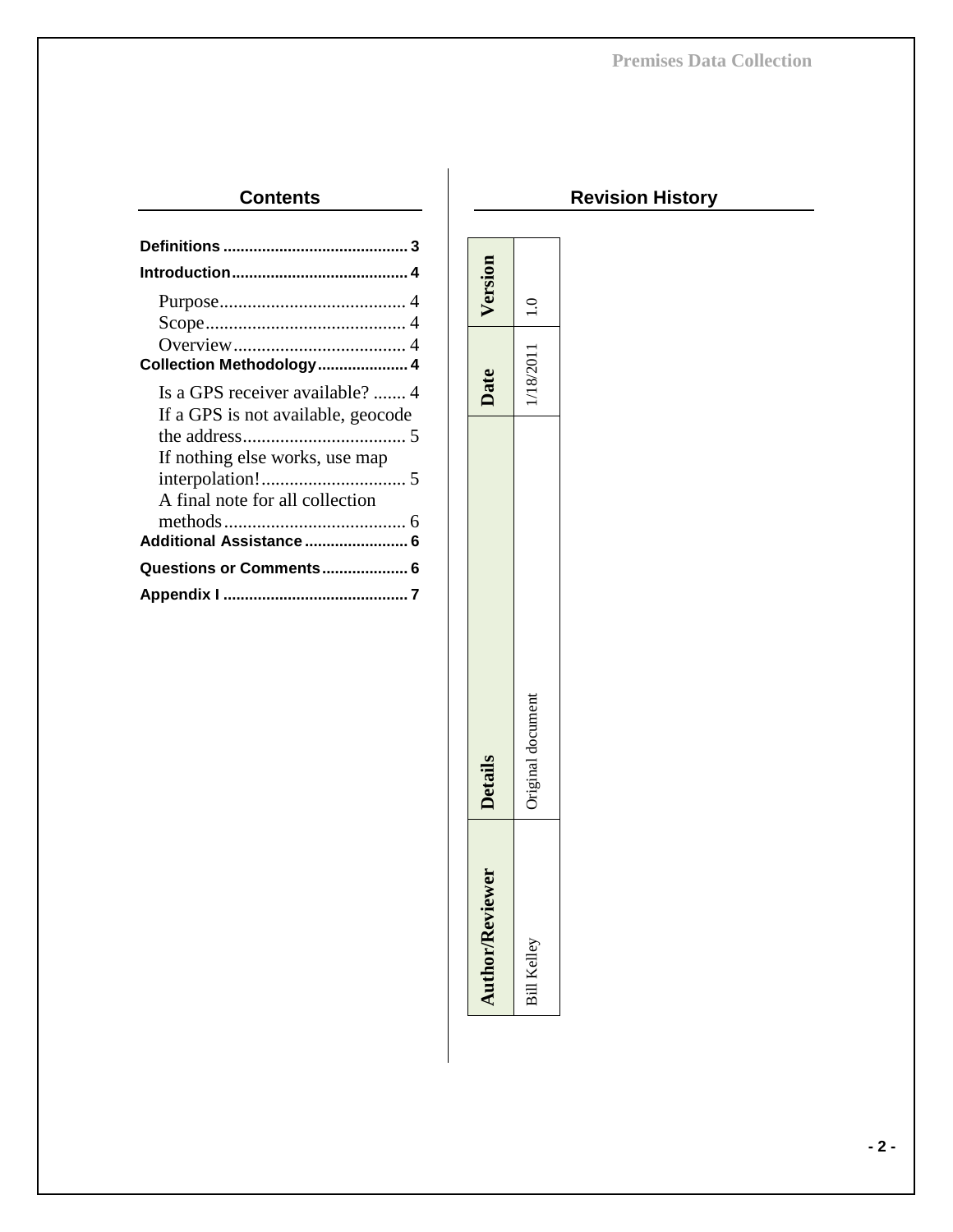### <span id="page-2-0"></span>**Definitions**

**Coordinate pair** – The two numeric values used to find a point in two dimensions. In Cartesian systems these are represented by the X and Y values. In planar systems these are represented by Easting and Northing values. In geographic systems these are represented by Longitude and Latitude.

**Datum** – A mathematical model of the Earth's surface, used as the reference base for coordinate systems and their coordinate pairs.

**Front Gate location** – The point where vehicle access to a premises leaves a public road and enters private property.

**Geocodable Address** – An address that contains all of the required elements for successful geocoding. These elements include:

- 1. House/Building number
- 2. Street name
- 3. City/Town
- 4. State
- 5. Zipcode

**Geocode** – A process to identify a coordinate pair that represents an address' location. This process uses a geocodable address with a properly attributed geospatial street database to approximate the point on the street segment that the address is located.

**GIS** – A Geographic Information System. This is a system of people, data, hardware, software, and policies used to convert geospatial data into information.

**GIS Professional** – An individual who has the training and experience with GIS to be considered an expert.

**GPS** – The Global Positioning System. A system of satellites and ground control stations that uses signals from the satellites to determine a GPS receiver's location.

**GPS Receiver** – A device used to read signals from the GPS satellites and calculate the location based on these signals.

**Map Interpolation** – A method for determining a location's coordinate pair by identifying the location on the digital map and using the map coordinates to calculate the coordinate pair.

**Premises** – A facility of interest to VS.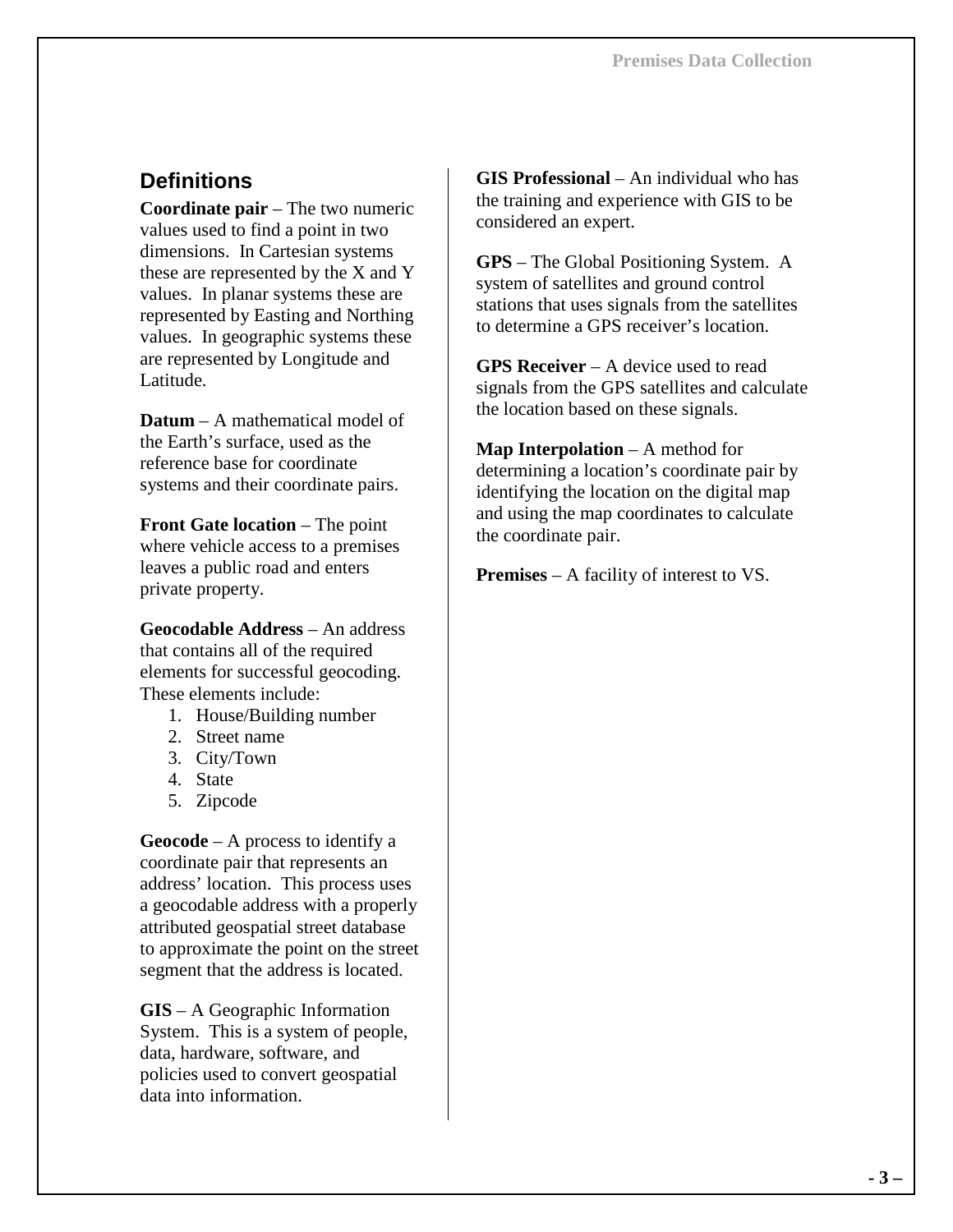# <span id="page-3-0"></span>**Introduction**

### <span id="page-3-1"></span>*Purpose*

To help animal health officials better understand premises data collection methods in the early stages of an animal health incident.

## <span id="page-3-2"></span>*Scope*

This document is intended for the initial responders to an animal health incident before a GIS professional is consulted. Additionally, this document only addresses data collection for premises represented by points.

### <span id="page-3-3"></span>*Overview*

VS uses three general methods for collecting premises point locations. The first, and preferred, method is using a GPS receiver to collect a coordinate pair. The second method is geocoding the premises' address. The third, and least desirable, method is finding the premises location through map interpolation.

Refer to Figure 1 in the Appendix for a graphical representation of the collection methodology decision tree.

# <span id="page-3-4"></span>**Collection Methodology**

### <span id="page-3-5"></span>*Is a GPS receiver available?*

The first choice for collecting premises location information is to use an appropriate GPS receiver. If one is available then proceed through this section. If one is not available then move to the next section and try to geocode the premises address.

#### **What is the appropriate location to collect?**

VS represents premises using the "front gate" location. There are, however, cases where the front gate is not apparent, or where the premises is discontinuous, or where the front gate may just not be as useful as another location for the particular disease in question.

For the vast majority of cases where the front gate is appropriate, collect the coordinate pair at the front gate. For the few other cases, collect the coordinate pair at the location that is appropriate and then make a note of what the collected location is.

For example, suppose there is an infected horse at a large racing complex, and the animals are housed significantly far away from the "front gate." Perhaps it is more important to know where the animals are than the front gate. Use the GPS receiver to collect the coordinate pair at the stables and then note in the investigation documentation that the point represents the stables.

#### **What are the appropriate data to collect with the GPS receiver?**

Regardless of what location is used all GPS coordinate pairs will be collected using the following parameters:

- 1. Measure Use Latitude and Longitude.
- 2. Units Use Decimal Degrees as the units for the coordinate pair.
- 3. Precision Record the Latitude and Longitude to one millionth of a degree (six decimal places).
	- a. Northern Hemisphere Latitudes are recorded as positive values and Southern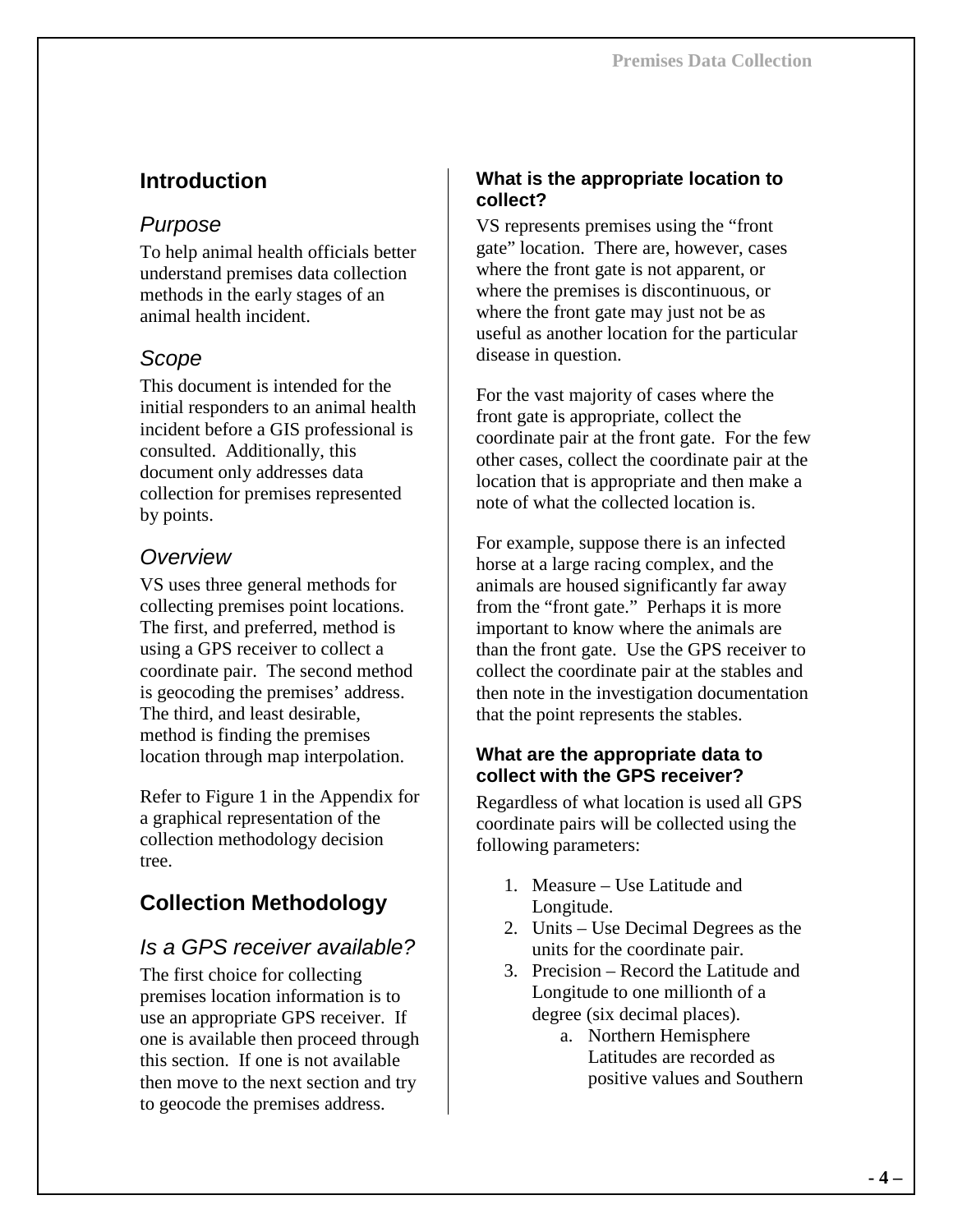Hemisphere Latitudes are recorded as negative values.

- b. Western Hemisphere Longitudes are recorded as negative values, and Eastern Hemisphere Longitudes are recorded as positive values.
- 4. Datum Use the WGS 84 Datum as the base for the coordinate pair.

For example the front gate location for the WR headquarters is:  $40.560285^{\circ}$  Latitude and - $105.085275^{\circ}$  Longitude based on the WGS 84 Datum.

### <span id="page-4-0"></span>*If a GPS is not available, geocode the address*

While the preferred method is to use a GPS receiver, there are going to be occasions where this is not possible. For these occasions, the next best method is geocoding the premises address.

#### **Check for a geocodable address**

A geocodable address is required for a geocoding service to work properly.

Sticking with the WRO premises example, the geocodable address is: 2150 Centre Ave., Fort Collins, CO 80526.

Be aware that post office boxes and rural route boxes will not work. Additionally, be aware that just

because the address looks like it is geocodable does not mean that the service will provide a good coordinate. Working through geocoding errors is beyond the scope of this document. Leave it to the GIS professional to work it out.

If a geocodable address is not available, then do not bother trying to geocode. Go directly to map interpolation to obtain the premises coordinate pair.

#### **Geocode the address**

VS uses the TeleAtlas North America geocoding service. Access the service at the following URL:

#### <http://www.geocode.com/EZLI/>

Use the following information to access the service: User name = APHIS\_VetS  $Password = F0C02011$ 

Note – This is not a free service. It is only to be used by VS for animal health incidents.

#### **What constitutes a "good" geocoding result?**

If the service returns a coordinate pair classified as a **segment match**, then it is a "good" result. If the service returns a zip code match or no coordinate pair, then it is not a "good" result. For those cases that do not return a good result, move on to map interpolation, but do not discard the coordinate if one was produced, it may be useful in the map interpolation process.

#### <span id="page-4-1"></span>*If nothing else works, use map interpolation!*

For those situations where a GPS receiver is not available and geocoding is not working,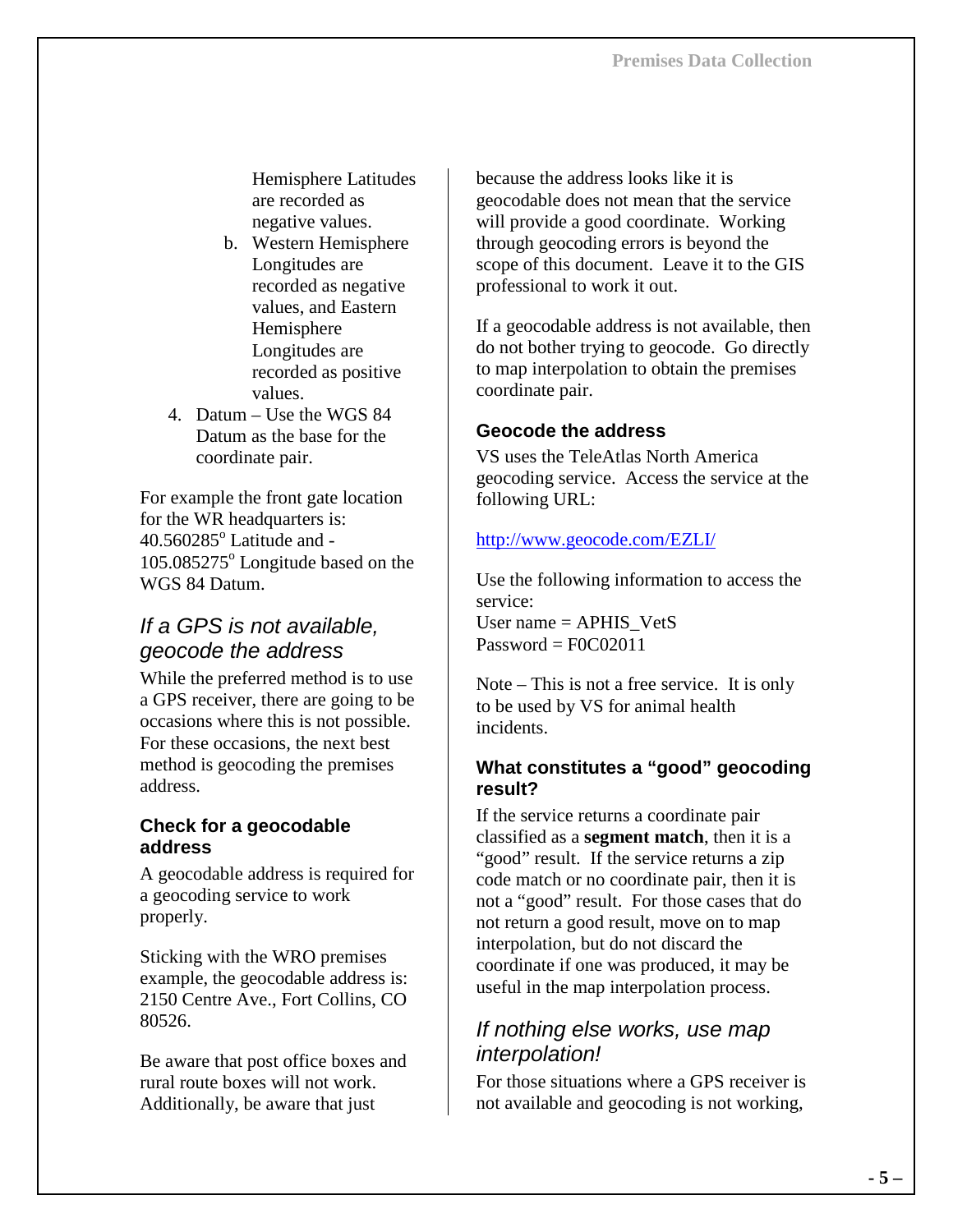then the last option is to use a map to identify a location and get the coordinates for this location.

It is important with map interpolation to identify what the point represents. The following list contains the available options ranked from the least to the most desirable:

- 1. State Centroid the center of the state. This is appropriate if only the State is known.
- 2. County Centroid the center of the county. Appropriate when only the State and County are known.
- 3. Zip-Code Centroid the center of the zip-code. Use the zip code coordinates returned during geocoding if the city/town is not included in the map.
- 4. City Centroid the center of the city/town.
- 5. Intersection the nearest intersection of two or more identifiable roads.
- 6. Premises Front Gate our typical premises geographic feature.

In addition to documenting what the point represents, it is important to document what application you used to obtain the coordinate. A couple of useful applications for this are the National Map (http://viewer.nationalmap.gov/view er/) and Google Maps (http://maps.google.com/).

# <span id="page-5-0"></span>*A final note for all collection methods*

Regardless of the method used to collect the premises location data, include a brief note on the directions to the premises in the investigation report. This little bit of information will save time for both the GIS professionals and the field staff later on in the data management process. The GIS professional managing the data likely has no idea where these premises are, so by including these directions to the premises it helps answer questions about locations during the quality assurance process. The more questions that the GIS professional can answer in the office, the fewer questions the field will have to answer, and time can be spent reconciling locations that have real issues.

# <span id="page-5-1"></span>**Additional Assistance**

It is important to get a GIS professional involved as soon as possible to help manage the geographic data. The sooner one is brought on board the easier managing geographic data will be for everyone involved.

# <span id="page-5-2"></span>**Questions or Comments**

William Kelley VS WR GIS Coordinator [William.N.Kelley@aphis.usda.gov](mailto:William.N.Kelley@aphis.usda.gov) 970-494-7377